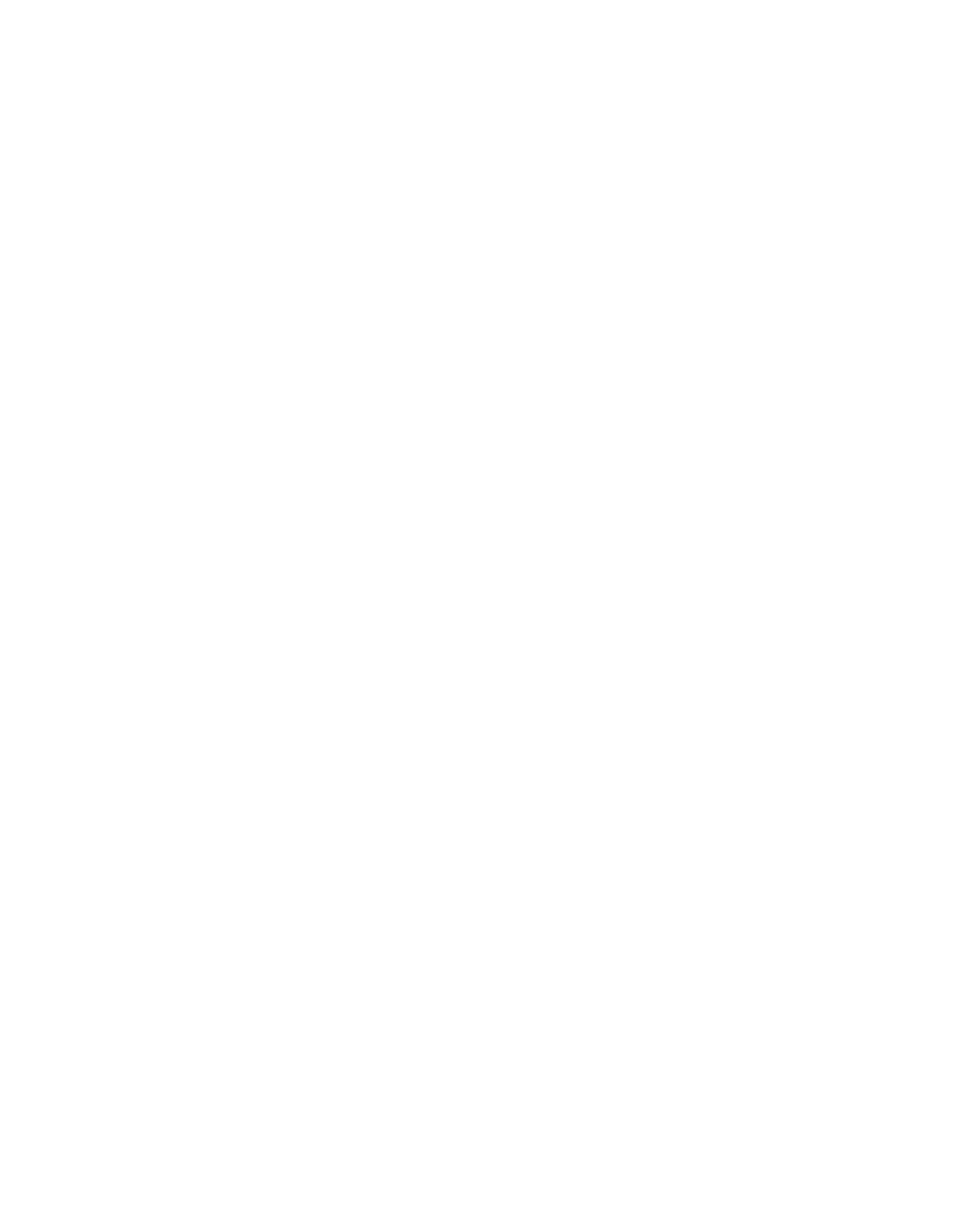## **Session Descriptions**

## **Opening Session**

#### *In It Together*

#### **Lisa Gilmore, LCPC, M.Ed.**

Addressing the complexity of working with trauma across disciplines and intersectional identities, and the significance of understanding and leveraging culturally grounded practices, and realizing/managing the impact of whiteness.

## **Breakout Session I – Social Track**

#### *There IS an "I" in Environment*

#### **Lisa Gilmore**, **LCPC, M.Ed**.

Working with intimate violence survivors through an intersectional (compounded trauma) lens, being attuned to our self as an environment which cultivates safety from a trauma-informed or culturally grounded lens, and tending to our own parallel process.

## **Breakout Session I – Legal Track**

#### *Providing Culturally Competent PAIP Services*

#### **Jorge Argueta (Bryles), MA, DBA, CADC, ICDVP, PAIP**

This workshop will discuss victim safety and the abuser's accountability from an intersectionality framework. We will identify the intersections of race, class, trauma, mental health, immigration status, sexual identity, cultural identity, and faith/religion. We will examine various criminogenic needs, risk factors, structural barriers, and social disparities impacting DV recidivism. We will describe the role of PAIP facilitators by identifying culturally grounded practice models to address issues of power and control in relation to Gender-Based Violence.

This workshop will provide you with a brief background of the Partner Abuse Intervention Program. This workshop will also provide information regarding assessments, substance abuse, the difference between anger management and domestic violence, as well as collaboration with the court systems, victim service programs and the child welfare system, DCFS.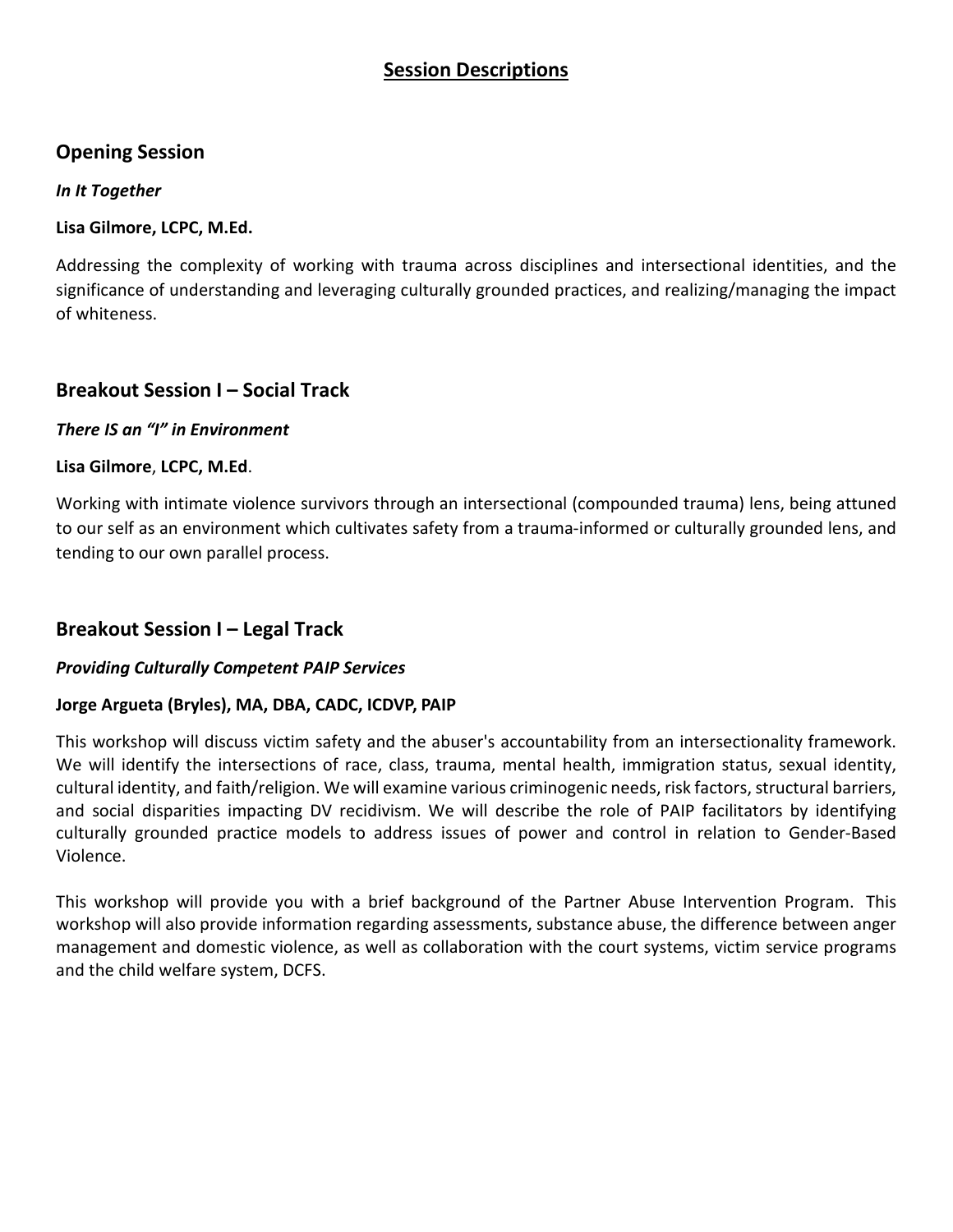# **Breakout Session 2 – Social Track**

#### *Put Your Mask on First, A Call to Action: Caring for the Practitioner, Preventing Compassion Fatigue*

#### **Dr. Trevaughn Davis-Neal, LCSW**

In our client-focused, productivity-driven world, priority has been placed on the customer, client, student, or patient and their needs. Although it is practical and necessary for organizational leaders to pay attention to their clientele, as their satisfaction and wellbeing are critical to the organization meeting its goals, who is looking out for the well-being and needs of the service provider? Unfortunately, emphasis on the bottom line can cause mission drift which often results in agencies focusing on quantity instead of quality. Concentration on the numbers rarely, if ever, account for the needs of those who are actually doing the frontline work. Caregivers of any population must take the same approach regarding their mental, emotional, and physical care as flight attendants who advise passengers of safety measures prior to takeoff: 'Place the oxygen mask on your face before assisting others with their mask.' Employees and organizational leaders alike must have a vested interest in preventing the onset and ameliorating the effects of compassion fatigue, vicarious trauma symptoms, and burnout.

## **Breakout Session 2 – Legal Track**

#### *Understanding U/T Visas for Immigrant Victims of Crime*

### **Jacqueline Herrera Giron, JD, State's Attorney's Office, Chief of Victim Services & Keith Zupec, BA, CFI, Chief of Police, Interim, Waukegan Police Department**

This presentation will explain what a U/T Visa is and who qualifies for crime victim-based forms of immigration relief. It will also provide an understanding of which domestic violence and crime victims qualify for U-visa and T-visa. Lastly, it will cover the steps to LEA certification and who can assist domestic violence and crime victims with U/T-visa.

#### **Lunch and Panel Presentation**

#### *The impact of Trauma Across Disciplines*

**Panelists: Judge Reginald C. Mathews, BS, JD – 19th Judicial Circuit Damaris Lorta, MA – A Safe Place, Chief Development Officer Rebecca Weininger, JD, North Suburban Legal Aid Clinic, Director of DV Law Practice Jill Novacek, LCSW, LSOTP, LSOE – CYN Counseling Center, Program Director**

This panel will provide an understanding of the impact of COVID on trauma, intimate partner violence, child abuse, perpetrator behavior and victims' needs and how laws, practices, courts, and community organizations can better address these issues; an understanding of the factors that judges and other professionals consider when recommending or ruling on (a) an Order of Protection, (b) supervised v. unsupervised parenting visits, and (c) parenting time and decision-making allocations; an understanding of the requirements of judges and courts; an understanding by lawyers and judges of the needs of victims of intimate partner violence and child abuse; an understanding of the practices of self-care for professionals (lawyers, social workers, counselors, judges, social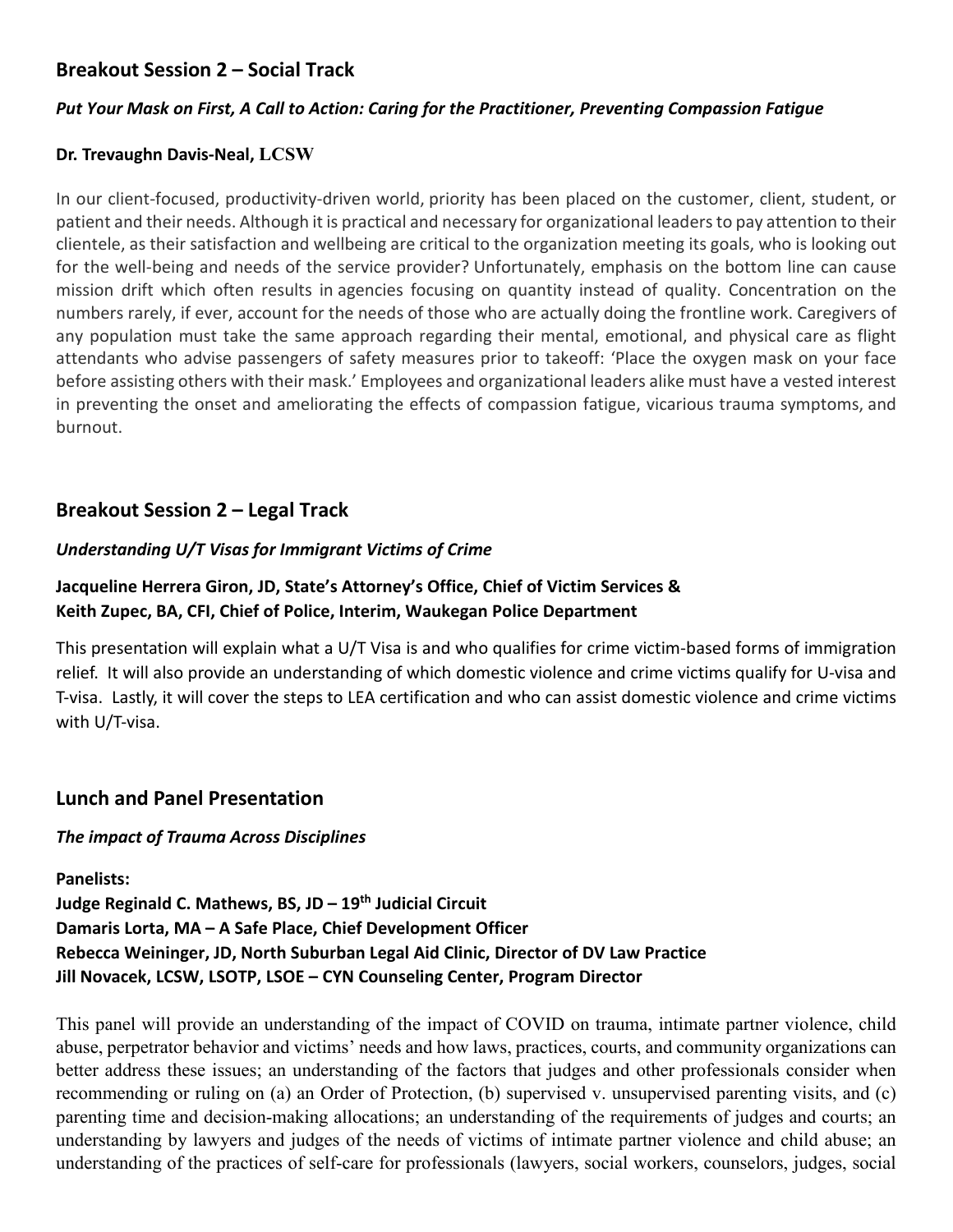services professionals) who deal with victims of trauma; an understanding of how to provide trauma informed care for victims who have a different background or are marginalized.

## **Breakout Session 3 – Social Track**

#### *Healing Practitioners and Restoring Organizations through a Trauma Informed Lens*

#### **Carrie Estrada, LCSW**

Relying on the history of collaboration models within child advocacy centers, rape crisis centers, domestic violence organizations and emergency response sectors, we have vastly improved our outreach and coordination with other systems of care. We have made progress in embracing best practices drawing on the wisdom of feminist and survivor-centered approaches in our service delivery. A missed opportunity in our growth as an inter-disciplinary profession is the outreach, leadership, care and coordination within our organizations. We have an abundance of intellectual resources and seeming scarcity of time to process with, practice with, take risks and 'handle with care' our own colleagues. This session provides an overview of Adverse Childhood Experiences and its connection to Trauma Informed practices that can be leveraged inside of organizations. Examples of restorative practices and principles that can be used within organizations will be discussed, inviting audience participation, so that we can promote healing from the inside out.

## **Breakout Session 3 – Legal Track**

#### *Legal Updates, Protecting Victims of Violence*

#### **Michael Strauss, Esq.**

Recent changes in Illinois statutes that protect /affect domestic violence victims and affect family law cases, upcoming statutes (bills) that are currently being discussed in the Illinois legislature, and laws that are needed to protect domestic violence victims and families affected by domestic violence.

## **Closing Session**

#### *Good Work and Trauma: Strategies for Effective Engagement and Collaboration Across Disciplines*

#### **Dr. Jon Oelke**

This session's presenter will address models for inter-disciplinary collaboration through practical examples of behavioral health, substance use, criminal justice and health care networks. Given the complexity and diversity of our communities, clientele and workforces, our relationships and interactions as practitioners and coworkers impact our daily experiences. Improvisation is often thought of as an unscripted comedic performance. While this is one use case, there are actually a number of rules of improvisation that help guide communication between performers. These rules translate to best practices of interpersonal communication. These rules can be learned and dispersed within any organization to improve communication and organizational culture.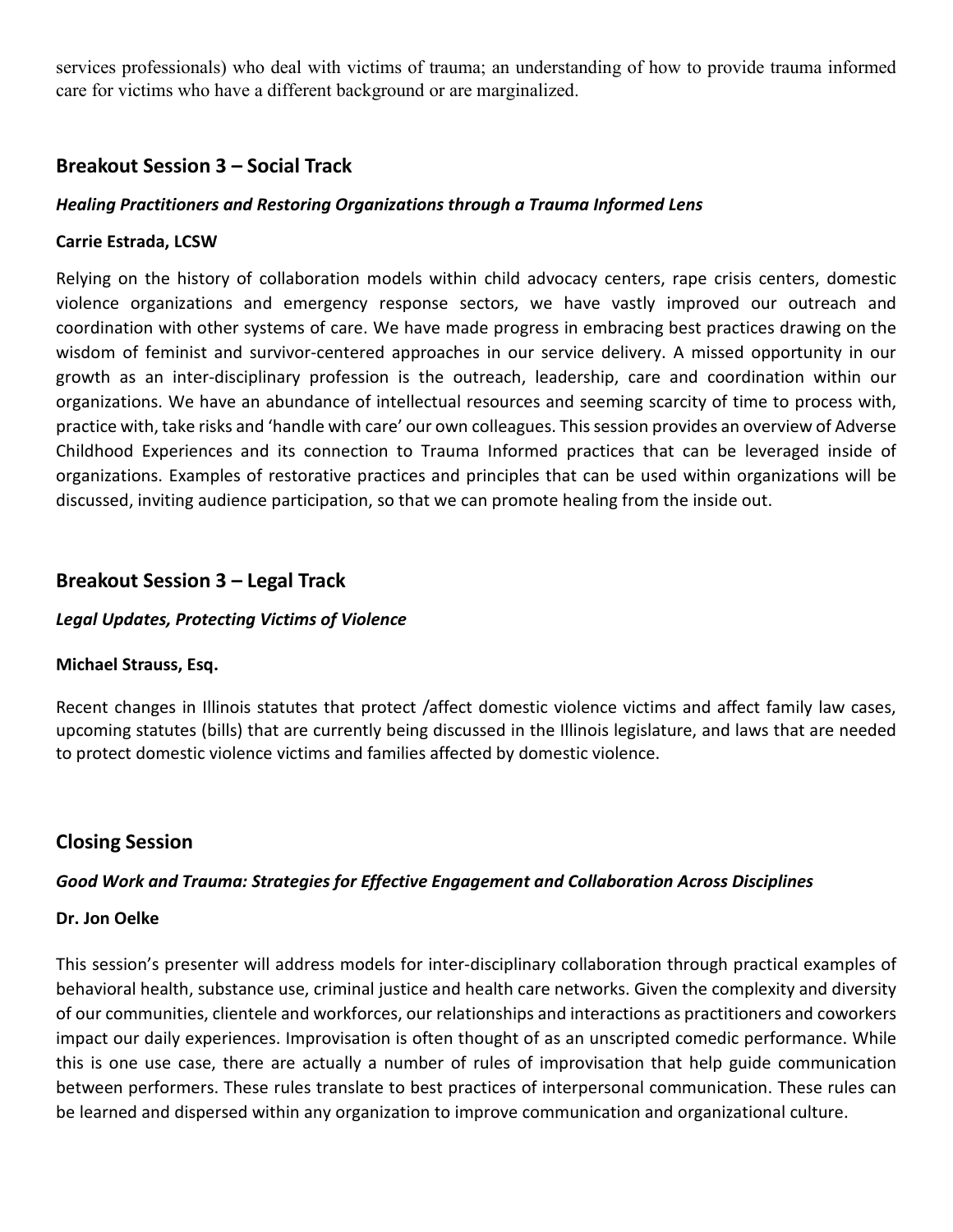# **Speaker Biographies**

**Judge Reginald C. Mathews, BS, JD** the youngest of five children, Reggie Mathews' story has humble beginnings. Raised in subsidized housing, a single parent household, and so many pressures of life weighing on him. Reggie was determined that he would make something of himself. He worked hard and dreamed of providing for himself and making his family proud. Reggie attended Western Illinois University where he regularly appeared on the Dean's List and graduated Cum Laude. After college, Reggie took a position as a Probation Officer with the Lake County Adult Probation Department. After graduating law school, Reggie was hired as an Assistant State's Attorney, where he stayed for 17 years. Reggie protected the community in cases ranging from homicide, aggravated battery, domestic violence, and sexual assault. He worked on cases that impacted adults and children. In 2012, Reggie was appointed as Lake County's first African American State's Attorney supervisor as Chief of Gangs and Narcotics. In 2018, Reggie was appointed as an Associate Judge by the Lake County Circuit Court Judges. Two years later, Reggie was unanimously appointed by the Illinois Supreme Court to the office of Circuit Court Judge. Judge Mathews is very active in our community. As Co-Chair of the 19th Circuit's Community Outreach Committee, Judge Mathews is responsible for ensuring that the Court plays a respective role in connecting with the community. Outside of Court, Judge Mathews enjoys supporting our community's charity, community, and volunteer events.

**Jacqueline E. Herrera-Girón, JD** currently serves as Chief of Victim Services at the Lake County State's Attorney Office where she spearheads the efforts to ensure victims' rights are enforced and that victims are assisted holistically. She obtained her bachelor's degree in Political Science from Northern Illinois University and obtained her law degree from John Marshall Law School. Her career reflects an undeniable dedication to helping people navigate the legal system and assisting those in need. As a first-generation immigrant she chose to help others by diving into immigration and public interest law and has served people in need for over 17 years. Some of her past positions include Supervising Attorney for Prairie State Legal Services, Executive Director of the Father Gary Center and prior to that she worked with the Lake County Public Defender's Office. She was the Policy and Training Assistant at the Illinois Coalition for Immigrant & Refugee Rights where she co-wrote legislation and advocated for the creation of immigrant- friendly laws while also teaching non-lawyers immigration law to assist in filing of petitions as DOJ accredited representatives.

Jacqueline is dedicated to her community and serves on several leadership boards; she is a foster mom and the first Latina President of the Waukegan Park District. She has been awarded and recognized by the Lake County Bar Association for her public service work. She taught immigration law as an adjunct professor at the John Marshall Law School.

**Michael Strauss, Esq.** joined the Law Office of Gary L. Schlesinger in March, 2006, and he became a partner on September 1, 2010, when Schlesinger & Strauss, LLC, was formed. Michael has practiced only family law since being admitted to the Illinois Bar. He has handled family law cases in seven counties in the state of Illinois. Michael also serves as a mediator and as a Child Representative or Guardian Ad Litem. Michael has served as an elected board member of A Safe Place – an organization dedicated to helping victims of domestic violence in Northern Illinois – and was recently elected vice president of the organization.

Michael has presented at the Lake County Family Law annual conference as well as to yearly speak at the annual Illinois College of Law Student/Alumni conference on issues of family law and small law firm practice. Michael is co-editor of the Lake County legal publication, The Docket. Michael was elected to the Illinois State Bar Association Assembly and was appointed by the Illinois State Bar Association to the Family Law Section Counsel and the Child Law Section Counsel. Michael is co-authors of the Illinois maintenance statute and has testified two times in 2018 before the House of Representative Committee in Springfield. Attorney Michael Strauss is a member of the American Academy for Certified Financial Litigators Advisory Board. Attorney Strauss was named a Rising Star in the area of Family Law by Super Lawyers Magazine in 2014 – 2017, and he was awarded the distinction of Super Lawyers in 2018 – 2022. Chicago Daily Law Bulletin/Chicago Lawyer Magazine recognized Michael as one of the most talented up and coming young lawyers in Illinois. Michael is one of only two attorneys selected in Lake County, IL by the Chicago Daily Law Bulletin 40 Under Forty.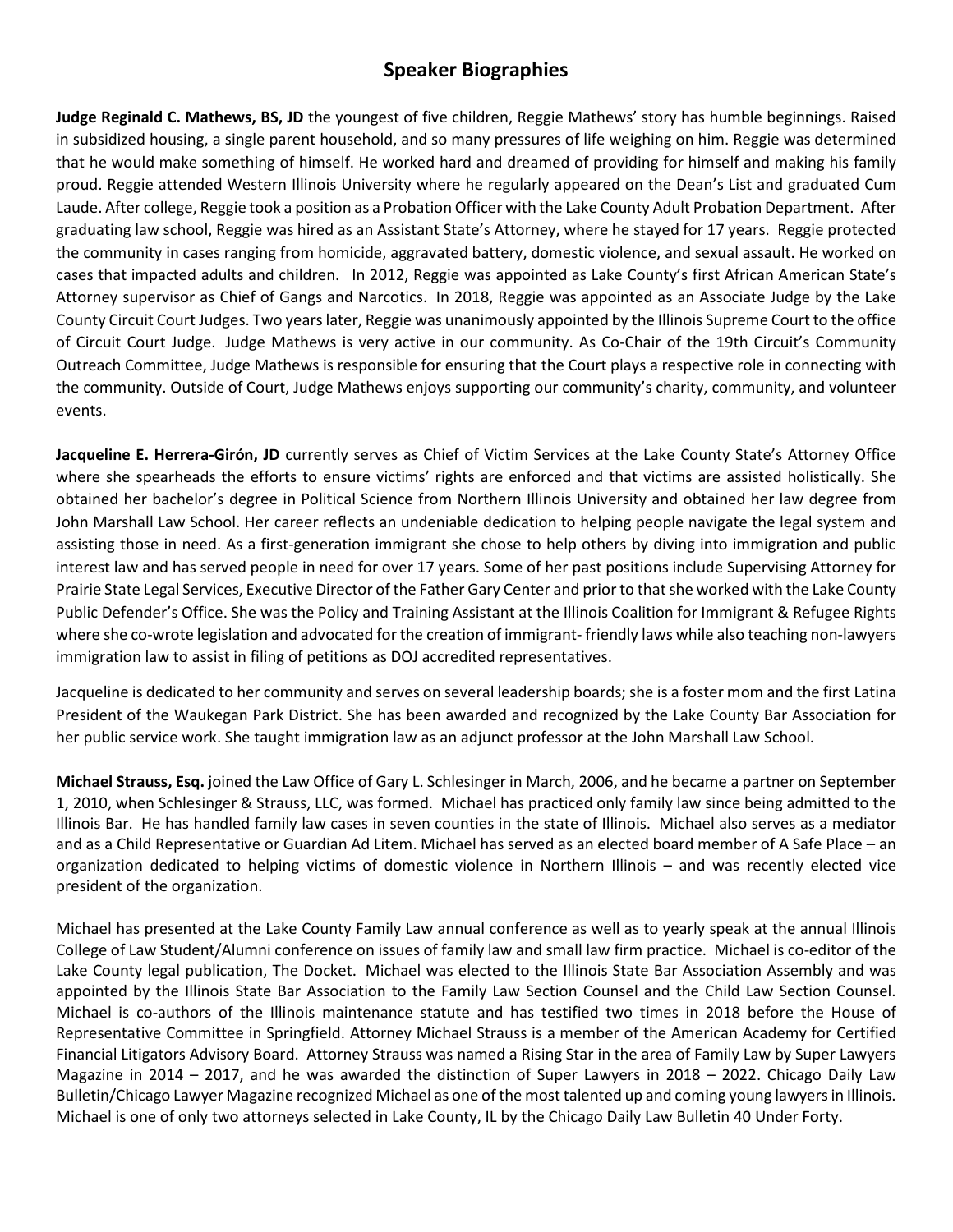**Rebecca Weininger, JD** graduated cum laude from Northwestern University School of Law and is a graduate of Vassar College with a B.A. in English and Hispanic Studies. She is the Director of Domestic Violence Law Practice has been a litigator in federal and state trial and appellate courts for almost 20 years. She has represented survivors of domestic violence including undocumented immigrants and political asylum seekers from Central America. Rebecca has also served as a law clerk for the Honorable Robert L. Eastaugh of the Alaskan Supreme Court. She is active in the local and greater community and is the Chair of the Education Subcommittee for the Anti-Defamation League and sits on a several of committees for North Shore School District 112 and her synagogue.

**Jill Novacek, LCSW, LSOTP, LSOE** is a Licensed Clinical Social Worker who graduated from the University of Illinois with her MSW. She has been in the field for over 20 years with experience working with children, adolescents, adults, and families with a variety of counseling needs, including sexual behavior problems. She has experience with youth and adults involved in the justice and child welfare systems and provided crisis intervention. She holds specialized licenses for the evaluation and treatment of sexual behavior problems as well as a child welfare license. She is certified in a number of trauma treatments and an affiliate member of the National Child Traumatic Stress Network. She is the Program Director at CYN Counseling Center.

**Dr. Jorge Argueta** has a Doctorate Degree in Business Administration (DBA) from Argosy University School of Business with a concentration in Business Management and Business Research, a Master in Arts Degree (MA) in Psychology with concentrations in Industrial and Organizational Psychology and Clinical Psychology from National Louis University, and a Baccalaureate Arts Degree (BA) in Physiological Psychology with minors in Criminal Justice and Spanish Literature from Olivet Nazarene University. Dr. Argueta has worked in the field of Criminal Justice, Substance Abuse, and DV since 1996.

Dr. Argueta is the President and Director of a Mental Health Clinic in Chicago that offers programs for offenders of domestic violence, DUI treatment, Substance Abuse Treatment, Anger Management, and Parenting Workshops. Dr. Argueta was the acting Chair of the Humanities, Behavioral, and Social Science Departments of St. Augustine College for 8 years. During his tenure, he participated in the faculty advisory committee for the Illinois Board of Higher Education and the Brain Research Committee at the Erickson Institute. Dr. Argueta is a member of the LGBTQ Advisory Committee for the Cook County State's Attorney, he is the Treasurer of the Northwest Suburban Alliance on Domestic Violence, and a member of two committees of the Illinois Department of Human Services. In addition to his Doctoral studies, he provides trainings and lectures for various training institutions and is a correspondent for two Spanish radio stations. He serves as an adjunct Faculty member at National Louis University, College of DuPage, Harper College, and as an Industry Advisory Council Member and Subject Matter Expert at National Louis University's Social Work program.

**Carrie Estrada, LCSW** (she/her) is the Executive Director at Northwest Center Against Sexual Assault (NWCASA) serving North and Northwest Cook County and McHenry County. She found her passion early in her career and for over twenty years has dedicated her life to working with Survivors of trauma. As a leader of NWCASA, Carrie acknowledges her responsibility to a team who is doing direct service trauma work every day. She is a fierce advocate for justice but recognizes that the best community services are provided when the team is healthy and functioning. She lives by this philosophy creating a safe working environment for staff that allows for the vulnerability of shared ideas & innovative growth.

Carrie understands the need for an engaged community response to combat sexual violence. She believes in the mobilization of legislators willing to address this epidemic of violence and community members understanding & speaking out against rape culture. She intentional works to keep the intersectionality of how gender, color, sexual orientation, ableism, and level of privilege play a role in violence, recovery, and treatment. She grew up in this community and chooses to raise her family here. She is fully committed to helping build the community we deserve.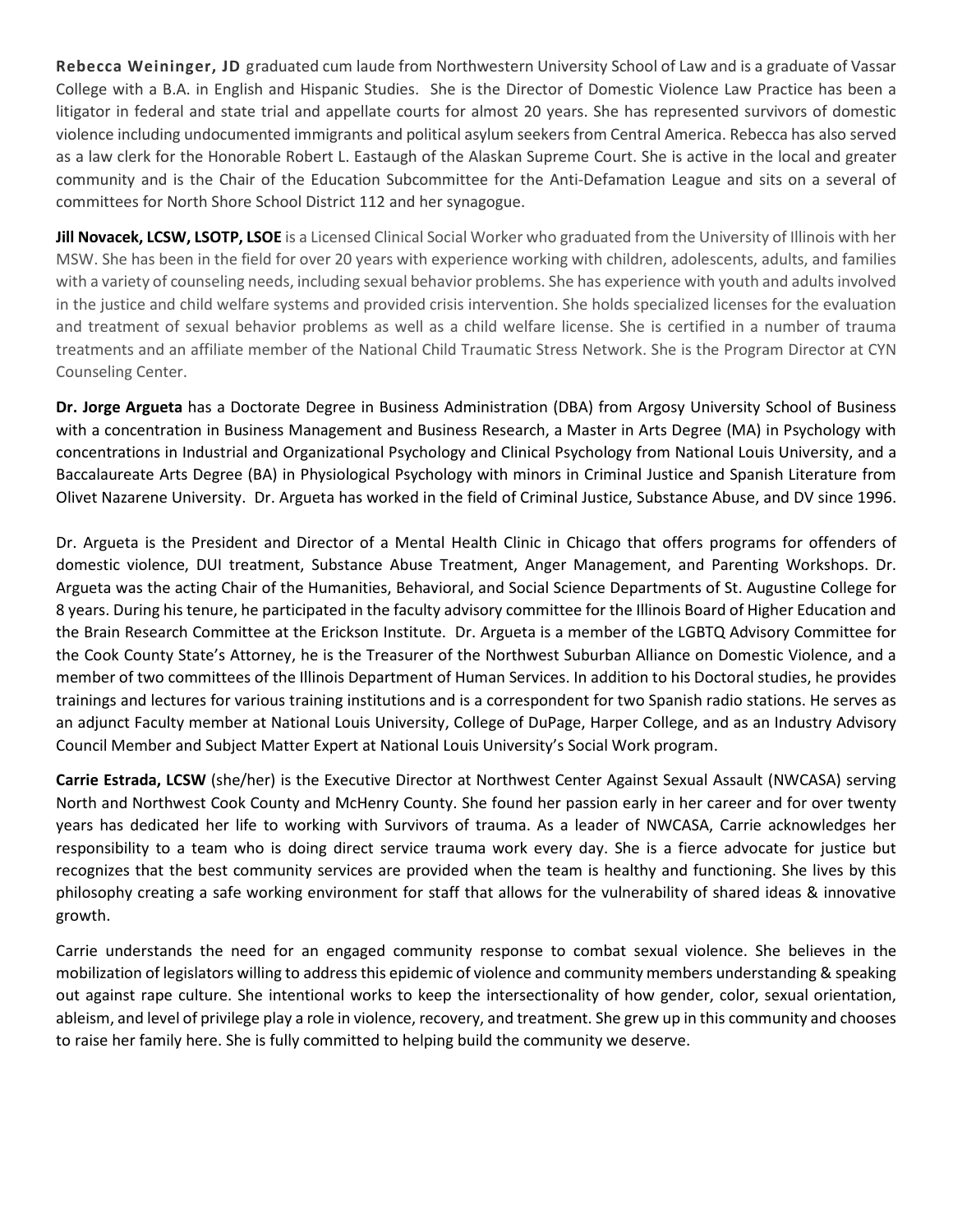**Dr. Trevaughn Davis-Neal, LCSW** earned her Bachelor of Social Work degree from Governors State University and a Master of Social Work degree from the University of Illinois Chicago'sJane Addams College of Social Work, where she also received certification in Evidence-Based Mental Health Practice with Children. In 2015, Trevaughn graduated from Indiana's Department of Child Services and Indiana University's Child Welfare Innovations Management program and was recognized as a leader in child welfare in the state of Indiana. A graduate of Indiana University and Purdue University's Nonprofit Executive Leadership program, Trevaughn received her doctorate degree from Tulane University's School of Social Work.

With over 12 years of experience as a psychotherapist, clinical supervisor, and educator, Trevaughn is a Licensed Clinical Social Worker (LCSW), licensed in both Indiana and Illinois. In addition to being CEO of Nzinga Mind and Heart, she also teaches at Governors State University and National Louis University. Honored as one of the most influential women in Northwest Indiana by Mom to Mom magazine, Trevaughn was featured in their March 2017 issue. In July 2017, Trevaughn was recognized as "A Professional to Watch" by NW Indiana Times' IN Business magazine, and was the recipient of the 2017 "Rising Star" Alumnae Award from the University of Illinois Chicago'sJane Addams College of Social Work. Trevaughn is a member of Delta Sigma Theta Sorority Inc., ACES Social Work Sorority Inc., and volunteers as an advisory board member for several non-profit organizations. In her free time, Trevaughn enjoys spending time with her family, traveling, reading, and listening to music.

**Jon Oelke, MA, PsyD** earned his Doctorate Degree in Business Psychology from The Chicago School of Professional Psychology. Jon has performed and coached improvisation for over 13 years. In August of 2012, Jon founded a consulting practice, The Improvising Professional, which applies his professional experience, formal education, business bestpractices, and deep theoretical understanding of improvisation to group dynamics in the workplace. Whether engaging a single individual, a functional work team, or an executive board; Jon develops engagements centered on improvisation and value-based change, which can be implemented to manage group dynamics and understand conflict management strategies.

Jon co-founded Integrative Recovery Therapies. LLC., a New Orleans-based organization providing meaningful treatment by locals in an intimate setting, addressing the ravaging effects of addictive illness and mental health issues on individuals, their families and the community. Since 2015, Jon has been educating students in the fields of Psychology, college readiness, and career readiness at National Louis University. In addition to his teaching responsibilities, Jon has been engaged in curriculum development and faculty management. He has applied his expertise in group dynamics to guide the development of healthy culture change among students, faculty, and staff.

**Lisa Gilmore, LCPC, M.Ed.** is Principal & Founder of Illinois Accountability Initiative (IL-AI), which strives to support lesbian, gay, bisexual, transgender, and queer people in their self-determined efforts to create and sustain accountability practices in local communities, among individuals, and within systems and institutions. IL-AI believes that community accountability practices can increase safety and reduce harm in the lives of LGBTQ people, transforming communities and directly challenging social conditions that support oppression and violence in many forms. IL-AI is an active member of the National Coalition of Anti-Violence Programs. Lisa currently serves as Lead Consultant on the Alliance of Local Service Organizations' (ALSO's) Underserved Technical Assistance Project for the Department of Justice Office on Violence Against Women's Outreach and Services to Underserved Populations Grant. Lisa is Senior Trainer with Morten Group, LLC, a national consulting firm specializing in organizational and resource development, including a specialty in incorporating racial equity efforts within strategic planning and everyday organizational practices.

Previously, Lisa served as Director of Education & Victim Advocacy at Center on Halsted, Chicago's LGBTQ community center. While at the Center from 2005 – 2013, Lisa provided victim services and guided the work of the Anti-Violence Project, the Legal Program, professional training and technical assistance, and the implementation of the Center's formal systems-level advocacy efforts. Lisa is a Licensed Clinical Professional Counselor and has provided individual counseling, group support, and crisis counseling to hundreds of survivors and witnesses of domestic, sexual, hate, police, and HIV status-related violence. In March 2012, Lisa was honored as one of four "Women of Distinction" by Lisa Madigan, Attorney General of the State of Illinois, during the inaugural year of this Women's History Month event.